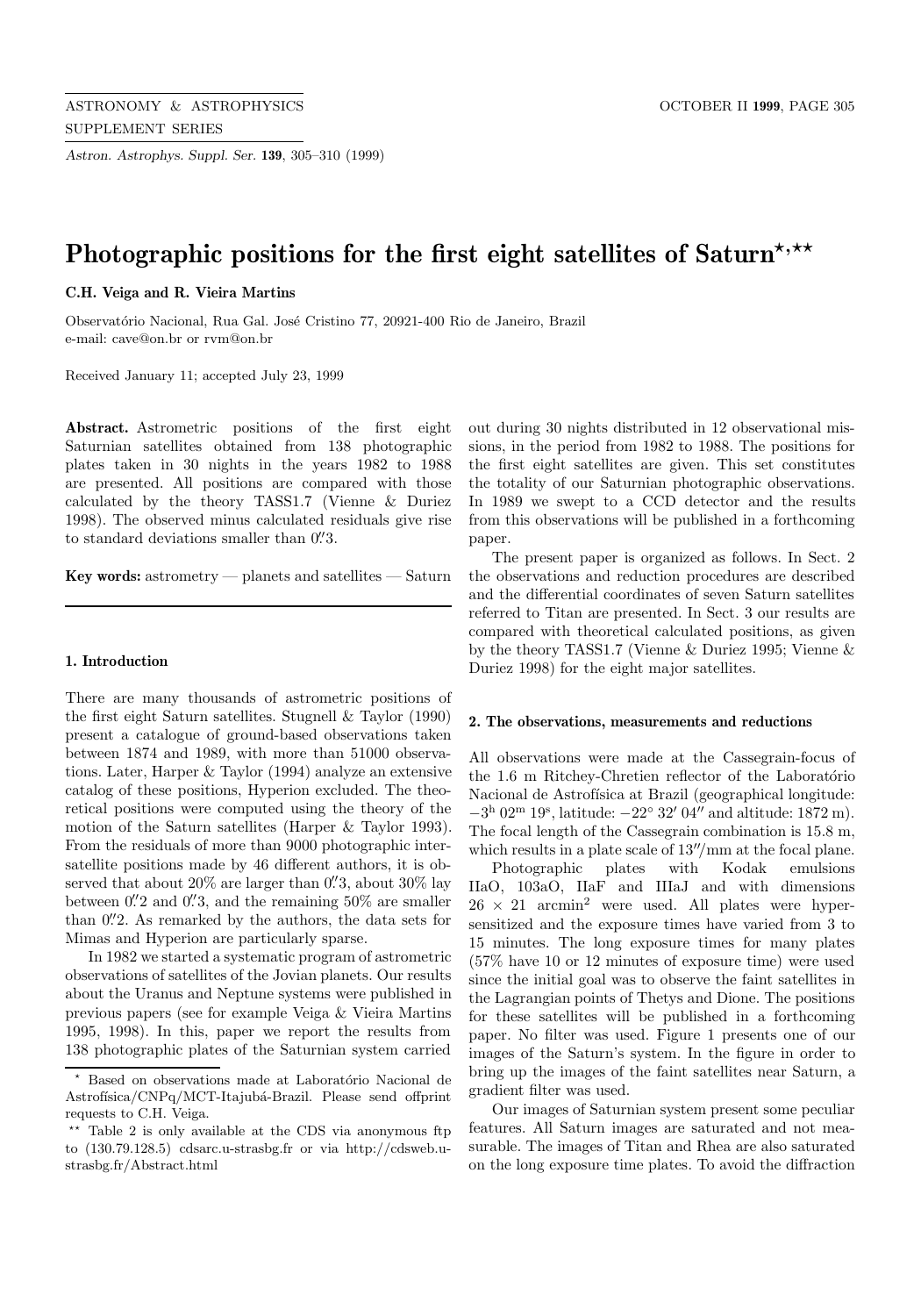

**Fig. 1.** Region of a photographic plate taken at  $07/30/1988$ ,  $1^h 19^m 0^s$  UT. The emulsion is IIao and the exposure time was  $3^m$ . The distance of Iapetus from Saturn is  $8'$  35" in the East direction. Therefore, it is not in this region of the plate. For the same reason, the GSC stars cannot be seen

**Table 1.** Number of positions referred to Titan and of observed nights for Saturn satellites. The total number of observed plates and nights are 138 and 30, respectively

|           | Number of |        |  |
|-----------|-----------|--------|--|
| Satellite | Positions | Nights |  |
| Mimas     | 45        | 16     |  |
| Enceladus | 104       | 26     |  |
| Tethys    | 102       | 28     |  |
| Dione     | 134       | 29     |  |
| Rhea      | 134       | 30     |  |
| Hyperion  | 132       | 30     |  |
| Iapetus   | 119       | 27     |  |

cross in these saturated images, an eight round apertures mask was placed between the secondary mirror supporting vanes. For the plates taken with long exposure time, the images of Mimas and Enceladus are immersed in the light scattered by the planet and its bright rings. For many plates, the images are elongated probably due to guiding problems.

The number of positions of Mimas is smaller than those for the other satellites. This satellite is very difficult to observe due to its small distance from the planet and the bright rings. Table 1 presents the number of Titan's referred positions and the number of observed nights are presented for each satellite. Figure 2 shows the histogram of the number of plates with respect to the epoch of the observations. Each bar corresponds to one of the 12 observational missions.

The digitized images of the satellites and stars were obtained with the PDS 1010A of the Observatorio



**Fig. 2.** Histogram of the photographic plates of Saturn with respect to time. Each bar corresponds to an observational mission

Nacional-Brazil. For the image scans a square slit which side had  $20\mu$  was used. To find the center of these digitized images, the ASTROL routines package (Colas & Serrau 1993) was employed. A two-dimensional Gaussian fitting on a small circular area around the image, in which the background was removed by a second-degree polynomial, was used to determine each center. The errors upon the centering procedure where at  $0''/01$  for the satellites and field stars, while at  $0\rlap.{''}02$  for Mimas. To ensure a robust centering for Mimas images, the image position has been computed for 10 different centers of circular area around the satellite. The differences between the computed positions were smaller than  $0\rlap.{''}01$ .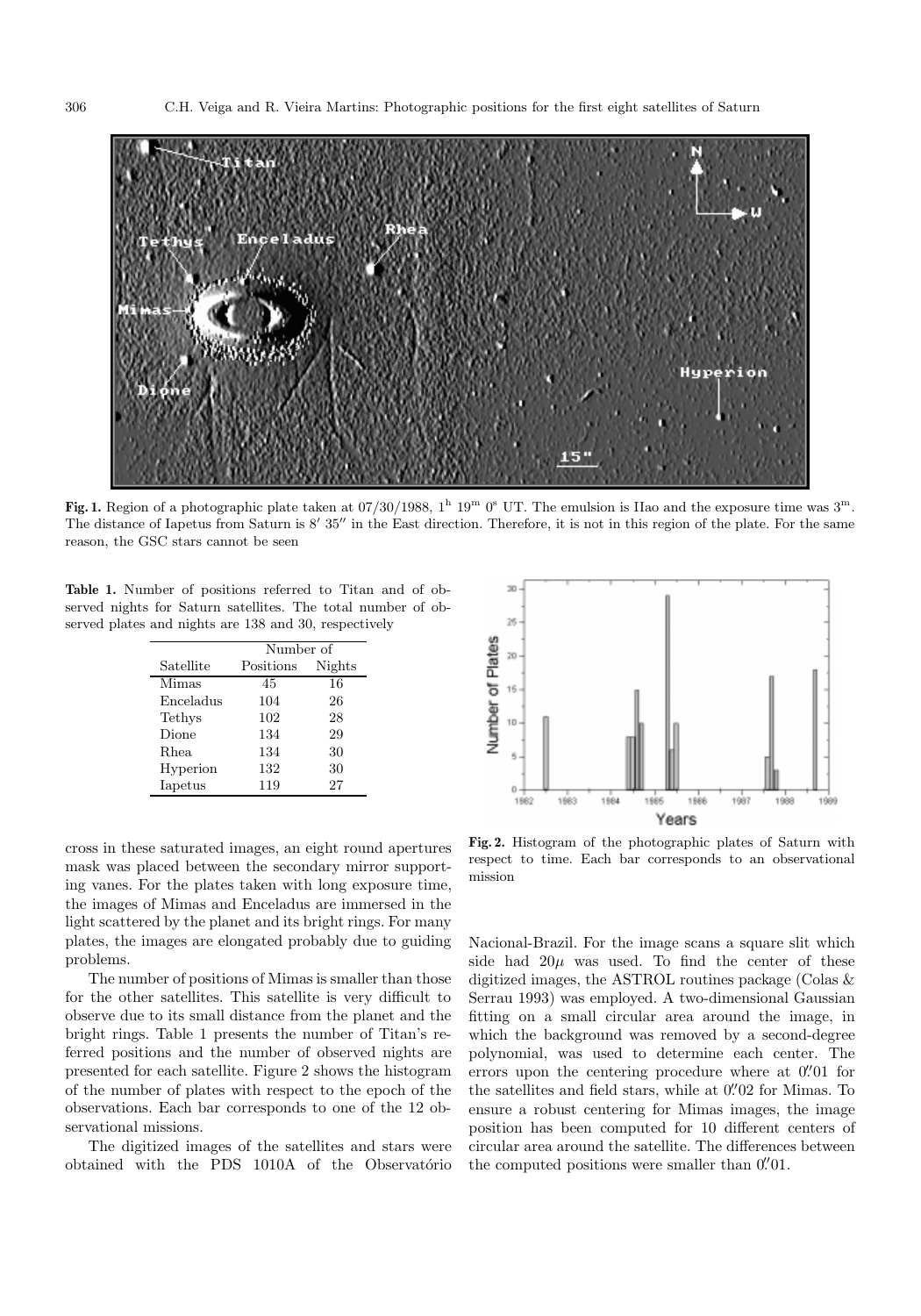

**Fig. 3.** Histogram for the right ascension  $(X)$  and declinations  $(Y)$  residuals of the Saturnian satellites referred to Titan

The astrometric calibration was performed using the method presented in Vieira Martins et al. (1996) (see also Assafin et al. 1997). It consists on the setting of an astrometric catalogue for the stars on the plate, using the Guide Star Catalogue (GSC) corrected by the PPM Catalog. It can be remarked that, by they relative nature, the present astrometric determinations would not be improved through a Hipparcos tied GSC correction. The mean number of GSC measurable stars around Saturn was 24 per plate. However, for some plates we have few GSC measurable stars or they were not well distributed around Saturn. For every plate, the RMS of the residuals for the plate stars is about 0.  $0.16$  in the right ascension and declination directions. In order to evaluate the accuracy of the astrometric calibration, we compared the equatorial coordinates of GSC stars, plate by plate, in a same mission. The RMS of the differences is around  $0\rlap.{''}07$ . The difference between these errors indicates that an important source of errors is just the bad theoretical positions of the GSC stars positions.

The theoretical positions of Saturn were calculated using DE403 (Standish et al. 1995). To compute the light travel time the topocentric distance from the center of Saturn was adopted, since the error on the satellite position due to this approximation is smaller than  $0\rlap.{''}006$  (Harper & Taylor 1994). However, for Iapetus the topocentric distance of the satellite was used.



**Fig. 3.** continued



**Fig. 3.** continued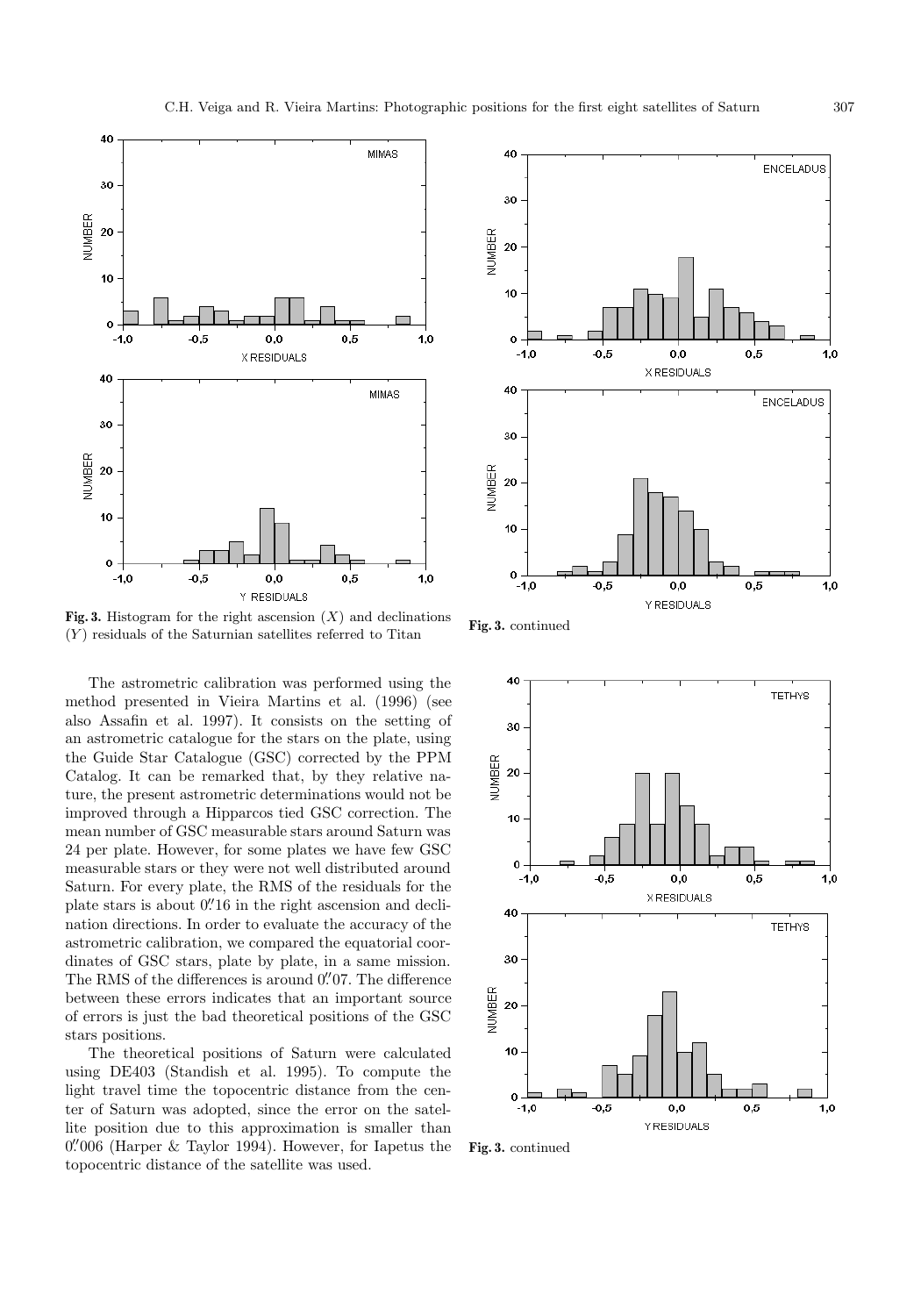$1,0$ 

 $1,0$ 

 $1,0$ 

 $\bf 1,\!0$ 



**Fig. 3.** continued

**Fig. 3.** continued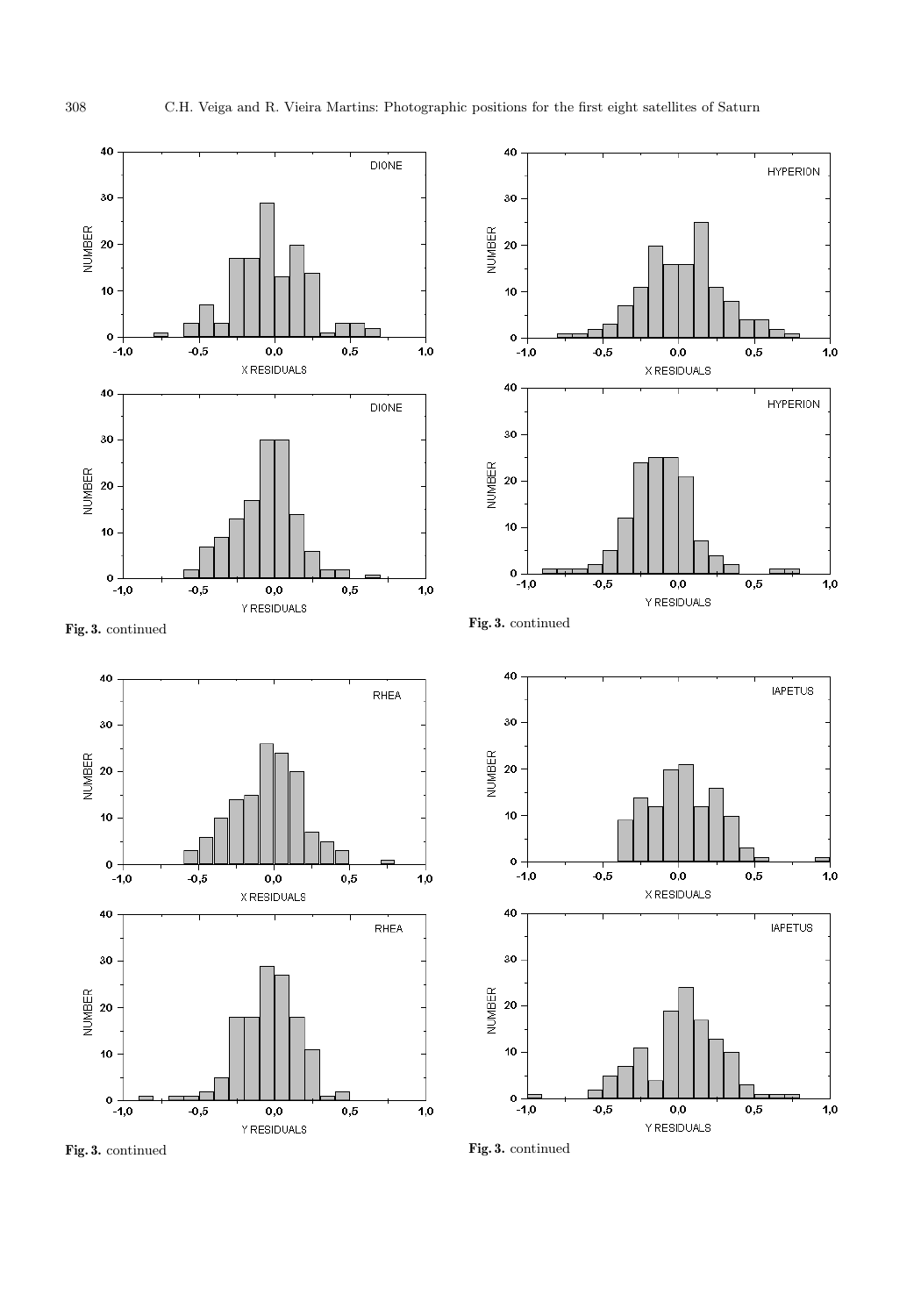**Table 3.** The observed minus calculated means and standard deviations, in arcseconds, referred to Titan. N is the number of positions referred to Titan

| Satellite | N     | Means and Standard deviations |               |
|-----------|-------|-------------------------------|---------------|
|           |       | $(O-C)_{x}(\sigma)$           | $(\sigma)$    |
| Mimas     | (51)  | $-0.11(0.39)$                 | $-0.07(0.28)$ |
| Enceladus | (105) | 0.00(0.33)                    | $-0.09(0.24)$ |
| Tethys    | (102) | $-0.08$ $(0.27)$              | $-0.05(0.30)$ |
| Dione     | (134) | $-0.02(0.24)$                 | $-0.06(0.21)$ |
| Rhea      | (134) | $-0.04(0.21)$                 | $-0.05(0.20)$ |
| Hyperion  | (134) | 0.02(0.27)                    | $-0.10(0.23)$ |
| Iapetus   | (118) | 0.02(0.22)                    | $-0.02(0.18)$ |

In Table 2 (accessible in electronic form) are listed our positions of the Saturn satellites related to Titan. The data are presented in the same format used in the catalogue of Strugnell & Taylor (1990). The reference system is defined by the mean equator and equinox J2000.

## **3. Comparison between the observed and the theoretical positions**

We compared the measured and theoretical positions of the Saturnian satellites. The theoretical positions for Mimas, Enceladus, Tethys, Dione, Rhea, Titan, Hyperion and Iapetus were calculated using TASS1.7 (Vienne & Duriez 1992, 1998; Duriez & Vienne 1997a, 1997b). For the residuals  $(O-C)$ , the number of positions, the means and the standard deviations for each satellite referred to Titan are presented in Table 3. Only the residuals smaller than  $1''$  were considered. The residuals referred to Saturn were not computed because the center of the planet could not be determined from its saturated image.

It can be noticed that, for Mimas, there are few positions of the satellite and the mean and the standard deviation in the right ascension direction are comparatively large. As mentioned above, this follows from difficulty to observe this satellite due to its small distance from the planet bright rings. The right ascension standard deviations for Enceladus share nearly the same problem but in general its elongation is larger and its right ascension residuals are smaller than Mimas' are.

The residuals for the other satellites have all close values. For Hyperion the residuals in right ascension are larger than the residuals for the others external satellites. This value agrees with the results in Table 9 in Duriez & Vienne (1997). For almost all satellites, one can observe that, in general, the residuals in declination are smaller than in right ascension. This happens also for the photographic positions of Saturn satellites in Table 2 in Harper & Taylor (1994). Probably, this is due to errors in the guiding procedure during the observations.

The positions of the satellites were taken in respect to Titan and this choice might have introduced some

**Table 4.** The observed minus calculated means and standard deviations, in arcseconds, for intersatellites positions. N is the number of intersatellite calculated positions

| Satellite | N     | Means and Standard deviations   |                                                  |
|-----------|-------|---------------------------------|--------------------------------------------------|
|           |       | $(O-C)$ <sub>r</sub> $(\sigma)$ | $\overline{(\text{O}-\text{C})}_u$<br>$(\sigma)$ |
| Mimas     | (297) | $-0.12\overline{(0.36)}$        | $-0.03(0.28)$                                    |
| Enceladus | (509) | 0.02(0.32)                      | $-0.04(0.25)$                                    |
| Tethys    | (509) | $-0.05(0.30)$                   | $-0.03(0.30)$                                    |
| Dione     | (597) | 0.00(0.28)                      | 0.00(0.24)                                       |
| Rhea      | (605) | $-0.03(0.25)$                   | 0.03(0.24)                                       |
| Titan     | (607) | 0.02(0.27)                      | 0.08(0.23)                                       |
| Hyperion  | (599) | 0.04(0.29)                      | $-0.06(0.24)$                                    |
| Iapetus   | (653) | 0.02(0.23)                      | 0.03(0.20)                                       |

bias on our results. To avoid this problem we computed the intersatellite positions too that is, the relative positions between each satellite against Enceladus, Tethys, Dione, Rhea, Titan, Hyperion and Iapetus. This procedure was not applied in reference to Mimas since this satellite doesn't present good positions as seen in Table 3. These results are presented in Table 4. The comparison between Table 4 and Table 3 shows them not be essentially different. Finally, we computed also the intersatellite positions, taking only Tethys, Dione, Rhea and Titan. The residuals are almost the same. Therefore, it is shown that the choice of Titan as reference satellite doesn't introduce any bias on our results.

Figure 3 presents the histogram of the residuals for our positions referred to Titan. It can be observed that, but for the Mimas right ascension, the residuals for the satellites have distributions similar to a normal distribution.

## **4. Conclusion**

We presented the results of our photographic observations taken with a 1.6 m reflector, between 1982 and 1988. They correspond to 138 plates obtained during 30 nights and distributed in 12 observational missions. There are 770 new positions of the major satellites of Saturn, which corresponds to 2176 intersatellite positions. These observations partially supply the absence of published positions of the Saturnian satellites after 1984. As Duriez and Vienne (1997b) pointed out, it is important not to have a gap in the temporal distribution of the observations, if we want to construct good ephemeris.

The observed minus calculated residuals in right ascension and declination are about  $0\rlap{.}^{\prime\prime}3$ , except for Mimas. The large values for the right ascension residuals of Mimas are due to the long exposure time for many of our plates. Nevertheless, such long exposure time is responsible for the good positions of Hyperion, which is the faintest of the first eight satellites of Saturn.

In 1989 we swept to a CCD detector. The results of these observations will be published in a forthcoming paper.